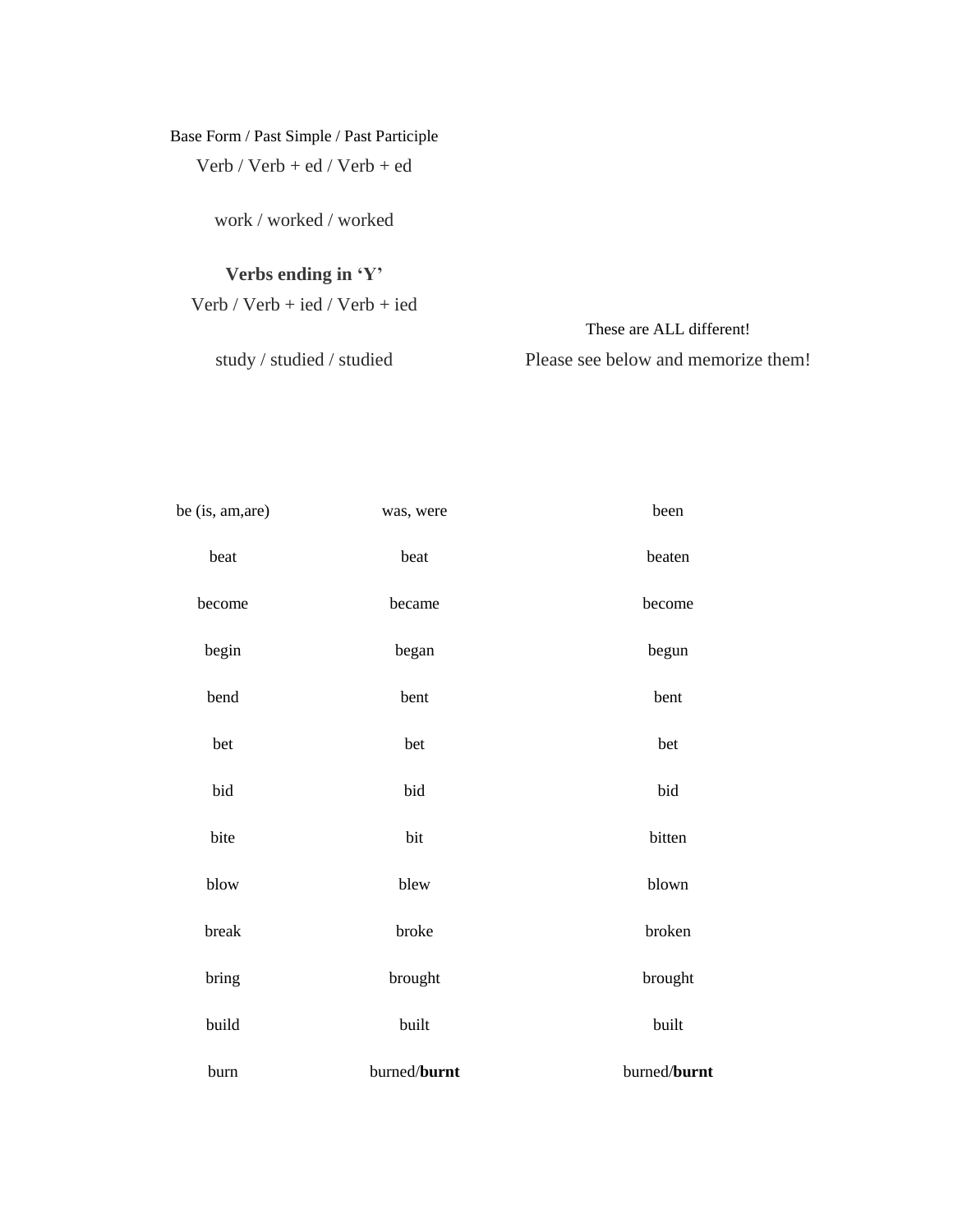| buy                       | bought                    | bought                 |
|---------------------------|---------------------------|------------------------|
| catch                     | caught                    | caught                 |
| choose                    | chose                     | chosen                 |
| come                      | came                      | come                   |
| $\mathop{\text{cost}}$    | cost                      | $\mathop{\text{cost}}$ |
| $\ensuremath{\text{cut}}$ | $\ensuremath{\text{cut}}$ | cut                    |
| dig                       | dug                       | dug                    |
| dive                      | dove                      | dived                  |
| ${\rm do}$                | did                       | done                   |
| ${\rm draw}$              | drew                      | ${\rm drawn}$          |
| $d$ ream                  | dreamed/dreamt            | dreamed/dreamt         |
|                           |                           |                        |
| drive                     | drove                     | driven                 |
| drink                     | $\text{drank}$            | drunk                  |
| eat                       | ate                       | eaten                  |
| $\operatorname{fall}$     | fell                      | fallen                 |
| $\,$ feel                 | $\operatorname{felt}$     | $\operatorname{felt}$  |
| fight                     | fought                    | fought                 |
| $\operatorname{find}$     | found                     | $\operatorname{found}$ |
| fly                       | flew                      | flown                  |
| ${\rm forget}$            | ${\rm for} {\rm got}$     | forgotten              |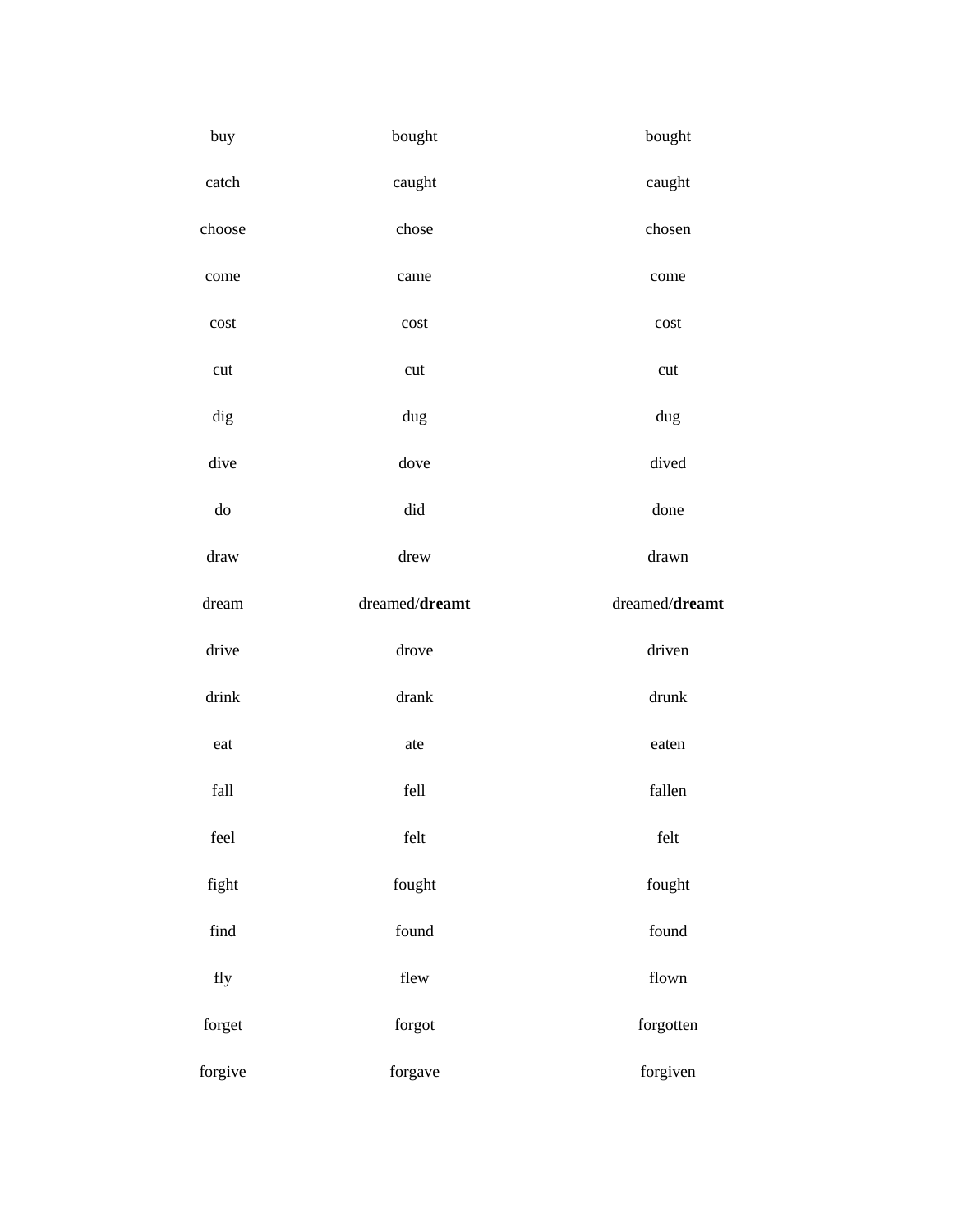| freeze | froze        | frozen |
|--------|--------------|--------|
| get    | got          | gotten |
| give   | gave         | given  |
| go     | went         | gone   |
| grow   | grew         | grown  |
| hang   | hung         | hung   |
| have   | $\hbox{had}$ | had    |
| hear   | heard        | heard  |
| hide   | hid          | hidden |
| hit    | hit          | hit    |
| hold   | held         | held   |
| hurt   | hurt         | hurt   |
| keep   | kept         | kept   |
| know   | knew         | known  |
| lay    | laid         | laid   |
| lead   | led          | led    |
| leave  | left         | left   |
| lend   | lent         | lent   |
| let    | let          | let    |
| lie    | lay          | lain   |
| lose   | lost         | lost   |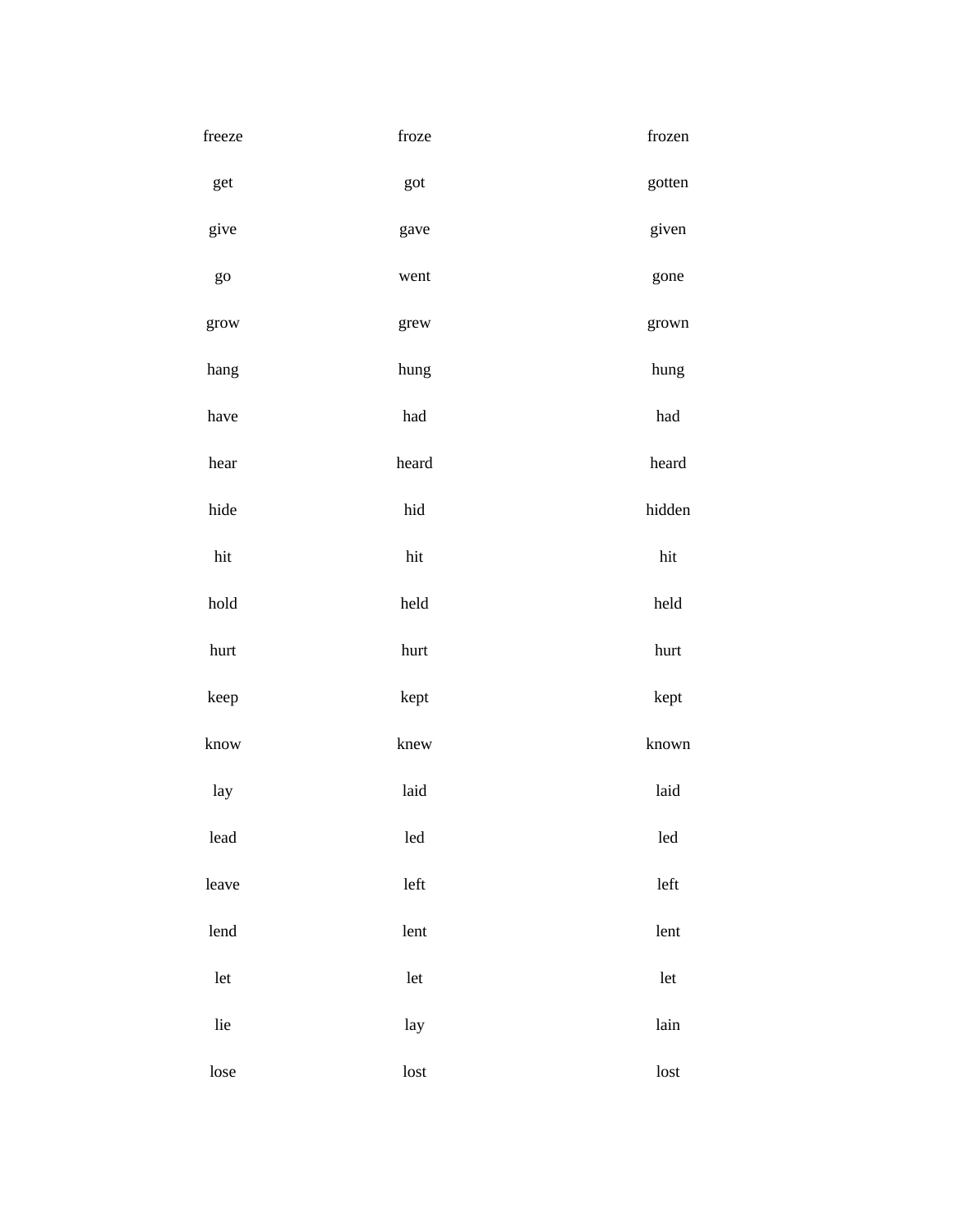| make  | made                 | made   |
|-------|----------------------|--------|
| mean  | meant                | meant  |
| meet  | met                  | met    |
| pay   | paid                 | paid   |
| put   | put                  | put    |
| read  | read                 | read   |
| ride  | rode                 | ridden |
| ring  | rang                 | rung   |
| rise  | rose                 | risen  |
| run   | ${\rm ran}$          | run    |
| say   | said                 | said   |
| see   | $\mbox{sa} \mbox{w}$ | seen   |
| sell  | sold                 | sold   |
| send  | sent                 | sent   |
| show  | showed               | shown  |
| shut  | shut                 | shut   |
| sing  | sang                 | sung   |
| sit   | sat                  | sat    |
| sleep | slept                | slept  |
| speak | spoke                | spoken |
| spend | spent                | spent  |